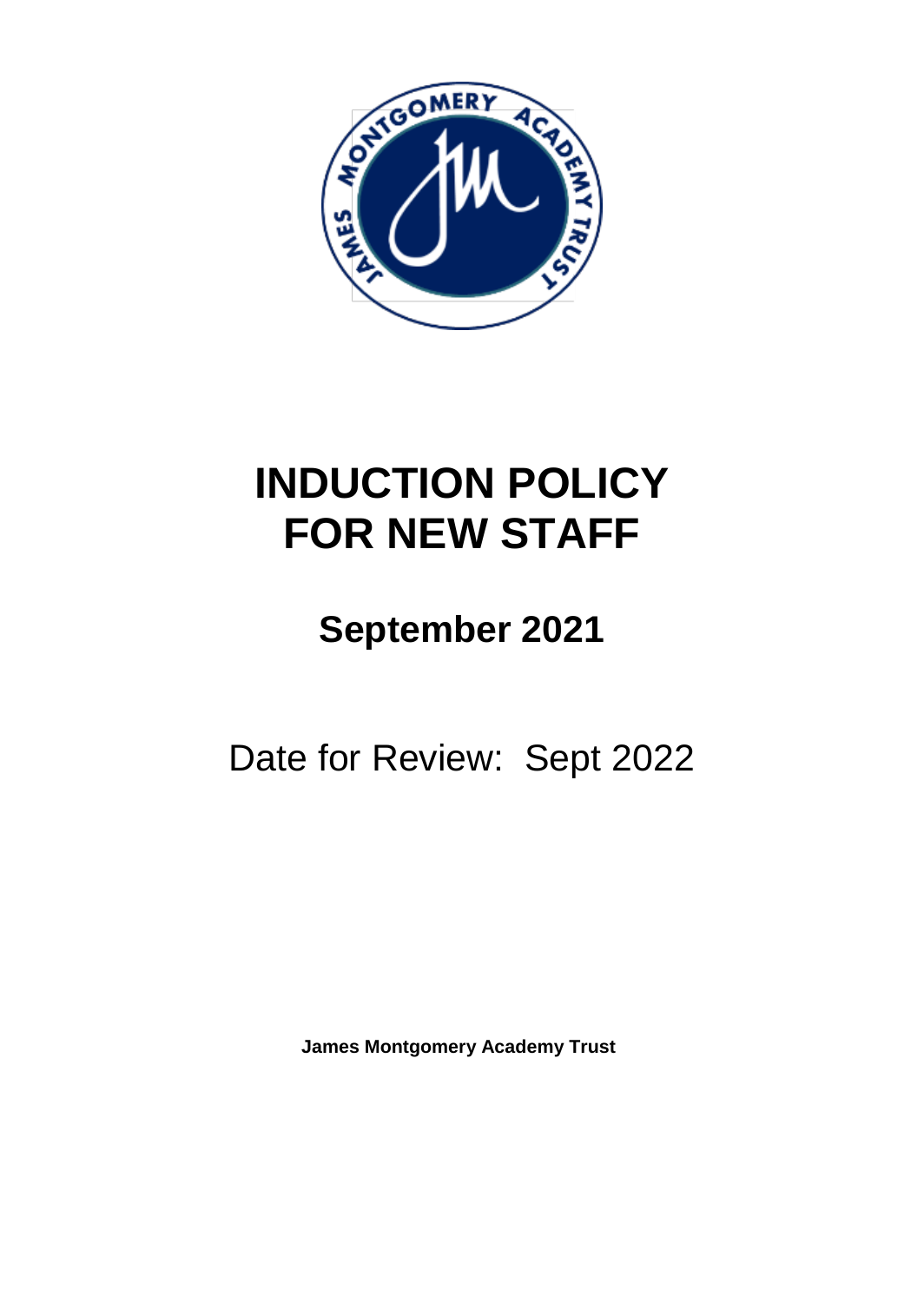## **Introduction**

Welcome to James Montgomery Academy Trust (JMAT). We hope your time at **insert school name** school will be happy and rewarding.

At our school we aim to incorporate all new members of staff into our happy and hardworking team. We continually strive to nurture happy, motivated children within a secure, stimulating learning environment where everyone feels valued and encouraged to achieve their full potential.

## **Aims of Induction**

The first weeks and months are vital to the success of any appointment. The arrangements made for introducing a new employee, volunteer or governor to the duties of the post, and to the school as a whole, provide the foundation for successful and safe contribution to the school. This policy will run alongside any contractual probationary arrangements. Induction is an organic on-going and evolving process that realistically takes weeks and months. The ethos of the school is that learning is a shared responsibility and there is an expectation that new members joining the JMAT team will be proactive in asking for information and help – however big or small.

Safeguarding children and child protection will feature prominently in every induction programme.

The objective of our induction policy is to support new members of teaching, support, student teachers and volunteer staff to:

- Make everyone feel welcome and at ease in their new environment.
- Develop the skills and knowledge necessary to help them undertake their role effectively.
- Understand how their role relates to the rest of the school community.
- Understand the ethos and distinctive nature of **insert school name** and the high standards expected of staff, so that it can be reflected in their own work.
- Become motivated and effective employees of the school as quickly as possible
- Foster positive relationships between existing and newly appointed staff and to ensure there is a system of support in place for all.

## **The role of the school**

The induction programme to support new appointments may include:

- A pre-commencement meeting with the Headteacher, SBM or SLT where essential safeguarding documents are shared:
	- o Keeping Children Safe in Education
	- o Safeguarding and Child Protection Policy
	- o Staff Code of Conduct
	- o Behaviour Policy
- Signposting to the list of other essential policies on RecordMy/server i.e. Health and safety Policy, Whistleblowing Policy, etc
- Safeguarding training and signing to establish that the policies have been read.
- Receiving copies of essential documents relating to role
- Explanation of help and support available.
- Assigning of a mentor if/where appropriate.
- Details of other relevant individuals with responsibility for induction e.g. the IT technician to offer logins etc., the designated mentor or line manager.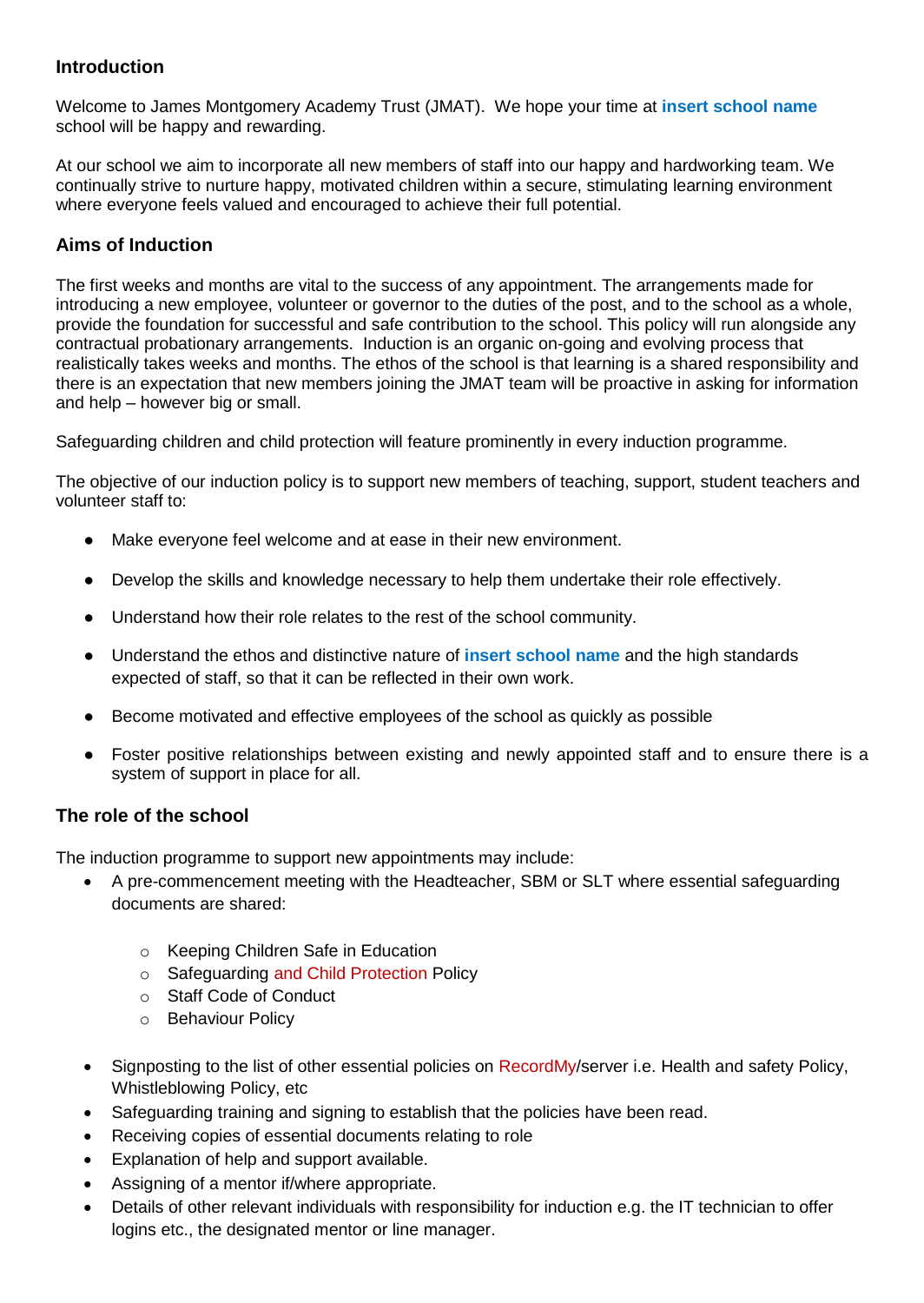## **The role of the staff member**

The school has a major role to play in the induction process as does the new member of staff. We expect that new staff will:

- Help maintain the ethos of the school in all situations.
- Play an active part in the life of the school and fulfil appropriate responsibilities.
- Fulfil the stated requirements of the role in line with the job description.
- Take the initiative in seeking help and advice from their line manager in any matters causing concern.
- Reflect upon their own practice and evaluate strengths and areas for development.

## **Induction for staff whose role within school changes**

The school acknowledges that it has a responsibility to established staff within the school if their role changes. The school will:

- Ensure that there is time within the school day for the past and new staff to meet and hand over documentation, strategic plans etc.
- Provide time for action plans to be drawn up together if/where applicable.
- Provide any professional development that may be needed.
- Termly discussions with the line manager to review the role.

## **Induction for Early Career Teachers**

The school has a rigorous induction process in place for Early Career Teachers in line with the recommendations from the Local Authority. The role of the School:

- To ensure that the Early Career Teacher is assigned a designated mentor for this period of time.
- To ensure that the Early Career Teacher gains experience of the school as a working organization.
- To ensure that the Early Career Teacher gains experience of working with children in the classroom and in the wider school environment.
- To ensure that the Early Career Teacher has the opportunity to observe experienced teachers at work in all aspects of primary school education.
- To ensure that the Early Career Teacher develops skills in classroom management and control to establish a sound learning environment.
- To ensure that the Early Career Teacher has opportunity to demonstrate their ability to work professionally with teachers, children and other members of the school community.
- To support the Early Career Teacher so that they gain experience and expertise in planning, execution and evaluation of lessons.
- To support the Early Career Teacher so that they develop sound and competent teaching strategies.

In order to implement this for Early Career Teachers the school will offer: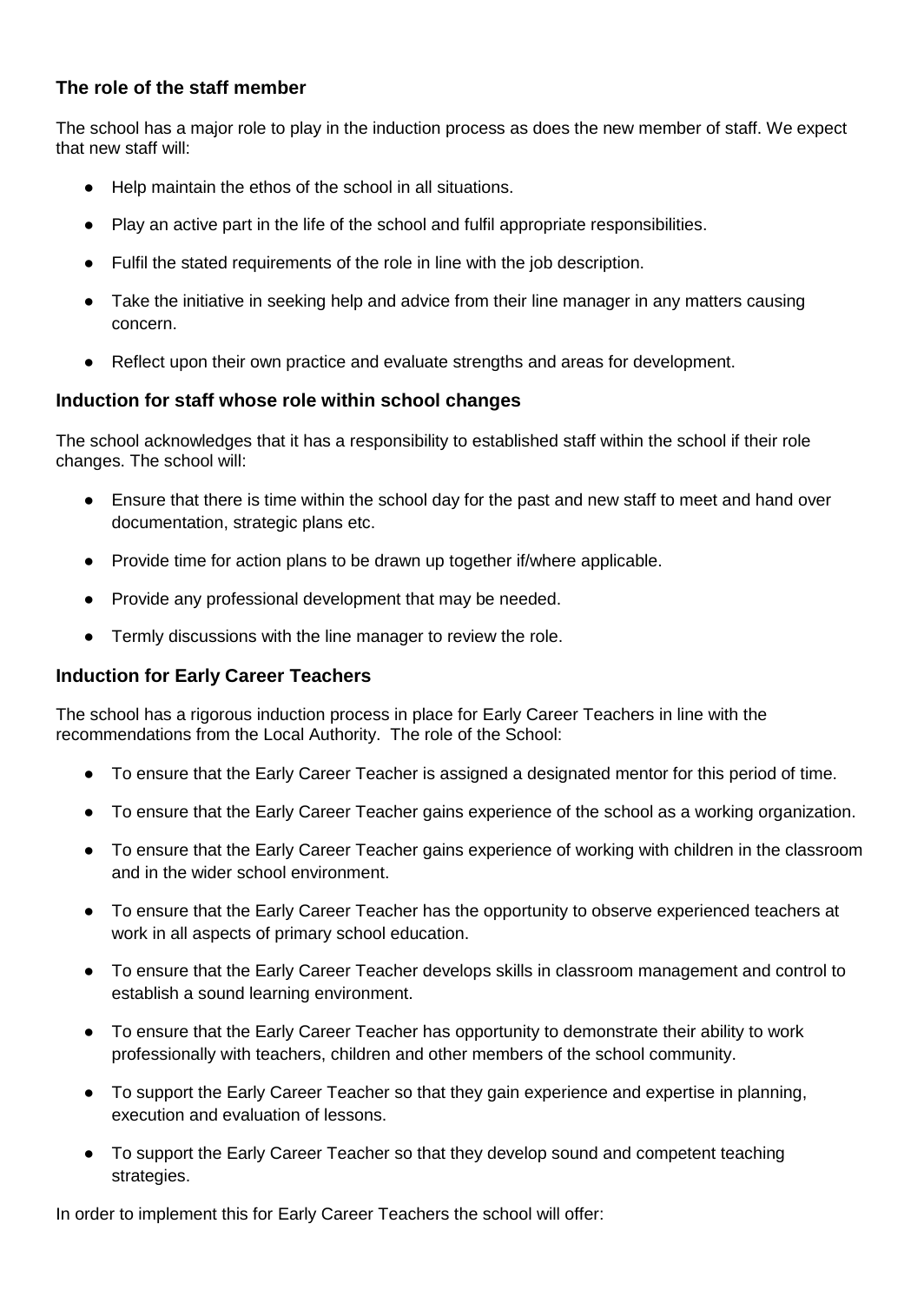- A year long period of induction for Early Career Teachers (as per statutory requirement)
- Provision of the agreed 10% non-contact time in order to continue professional development. This is in addition to the PPA time given
- A suitable workload with no subject leader responsibilities
- An agreed induction timetable
- Formal lesson observations carried out regularly by the mentor and/or Head teacher
- Written and verbal feedback as quickly as possible
- Regular meetings with their mentor to discuss the progress of targets, set new ones and discuss any changes to the timetable of events
- Regular meetings with the mentor to discuss planning, assessment and general matters
- A termly meeting with the Headteacher to discuss progress and any issues

## **Induction Programme**

The induction programme should cover the following where appropriate:

## **The school**

- Tour of school site layout, getting in/out of school, parking, etc.
- Environment toilets, staffroom, smoking policy etc.
- Organisation structure school structure, school day and curriculum teams etc.
- Basic routines, procedures and documents in place throughout school, such as security procedures, recording and reporting duties, emergency procedures, Health and Safety, etc.

#### **Rights and legal issues**

- Holidays, absenteeism and lateness, disciplinary and grievance procedures
- Equal opportunities
- Probationary period
- Pension and pay details
- Trade unions
- Access to personal data (GDPR)

#### **The staff**

- Staff introductions
- Staffing structures
- Responsibilities (teaching and support staff)
- Lines of communication where to go/who to ask for help?
- CPD and training and development
- Staff code of Conduct

## **Safeguarding**

- Emergency procedures
- Any extra measures in place during exceptional circumstances, for example, a national pandemic.
- $\bullet$  Security signing in etc.
- Confidential reporting code (whistle-blowing)
- Health and safety Policy and relevant PPE, COSHH, infection control, accident and incident reporting
- $\bullet$  Code of conduct use of social media, mobile phone, camera policy
- Safeguarding policy including reporting concerns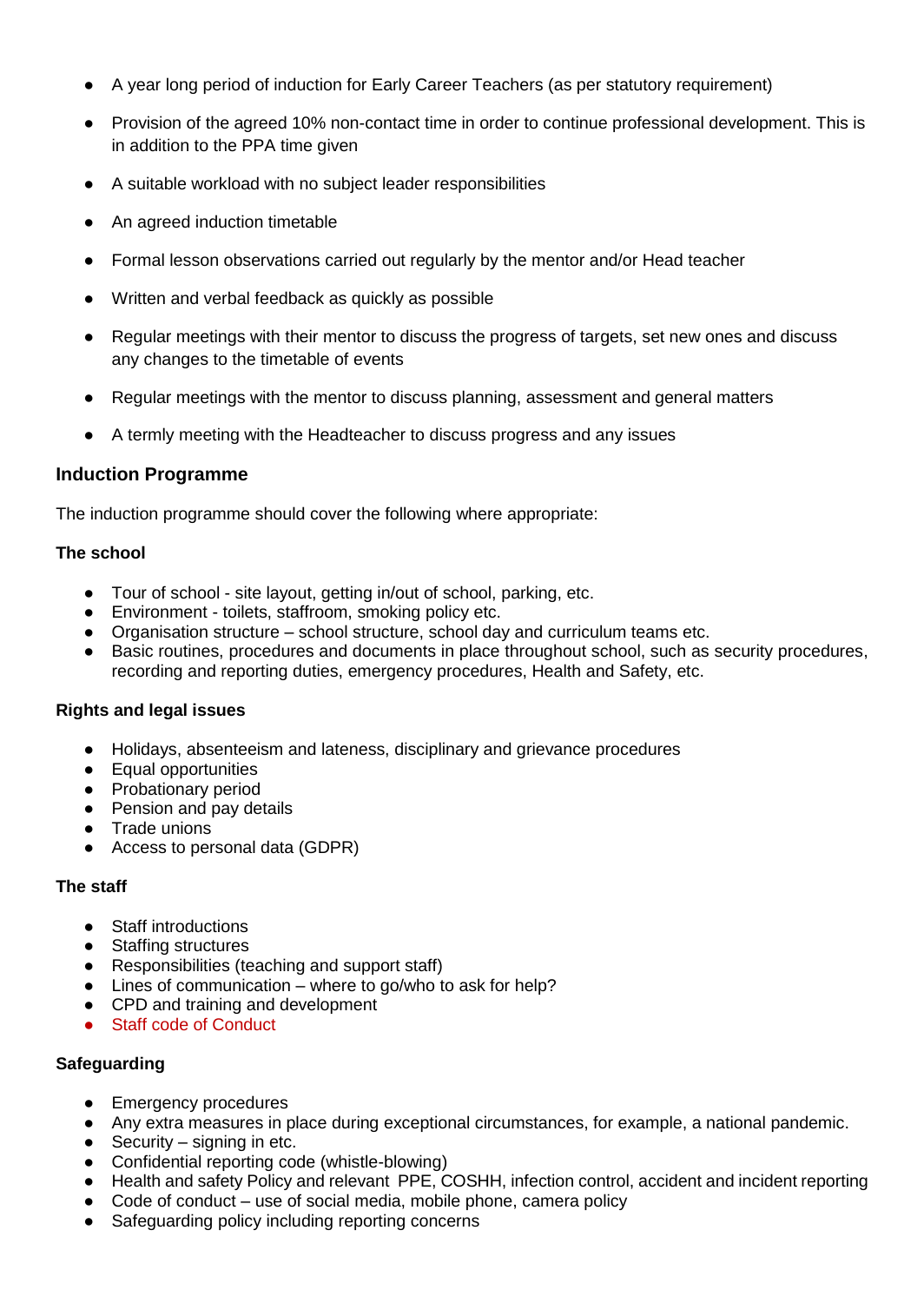● Keeping Children Safe in Education 2021

## **Pastoral Organisation**

- Behaviour policy
- Rewards/Sanctions
- General principles of pupil care and guidance

## **Responsibility for Induction**

The Headteacher is responsible for the overall management and organisation of induction of new teaching staff, they will designate an appropriate member of SLT to carry out this process.

The School Business Manager is responsible for the overall management and induction of support staff, supply teachers, and agency staff as well as of organisation of induction of caretakers and volunteers.

The Headteacher is responsible for the overall management and organisation of induction of all teaching and support staff.

The clerk to the Local Governing Body and the Chair of Governors is responsible for the overall management and organisation of induction of Governors.

The School Cook is responsible for the overall management and organisation of induction of new catering Assistants.

## **Monitoring, Evaluation and Policy review**

The policy will be promoted and implemented throughout the JMAT schools.

This policy will be assessed for its implementation and effectiveness **annually** by the **DSL** and the **Safeguarding Director.**

Date of review: September 2022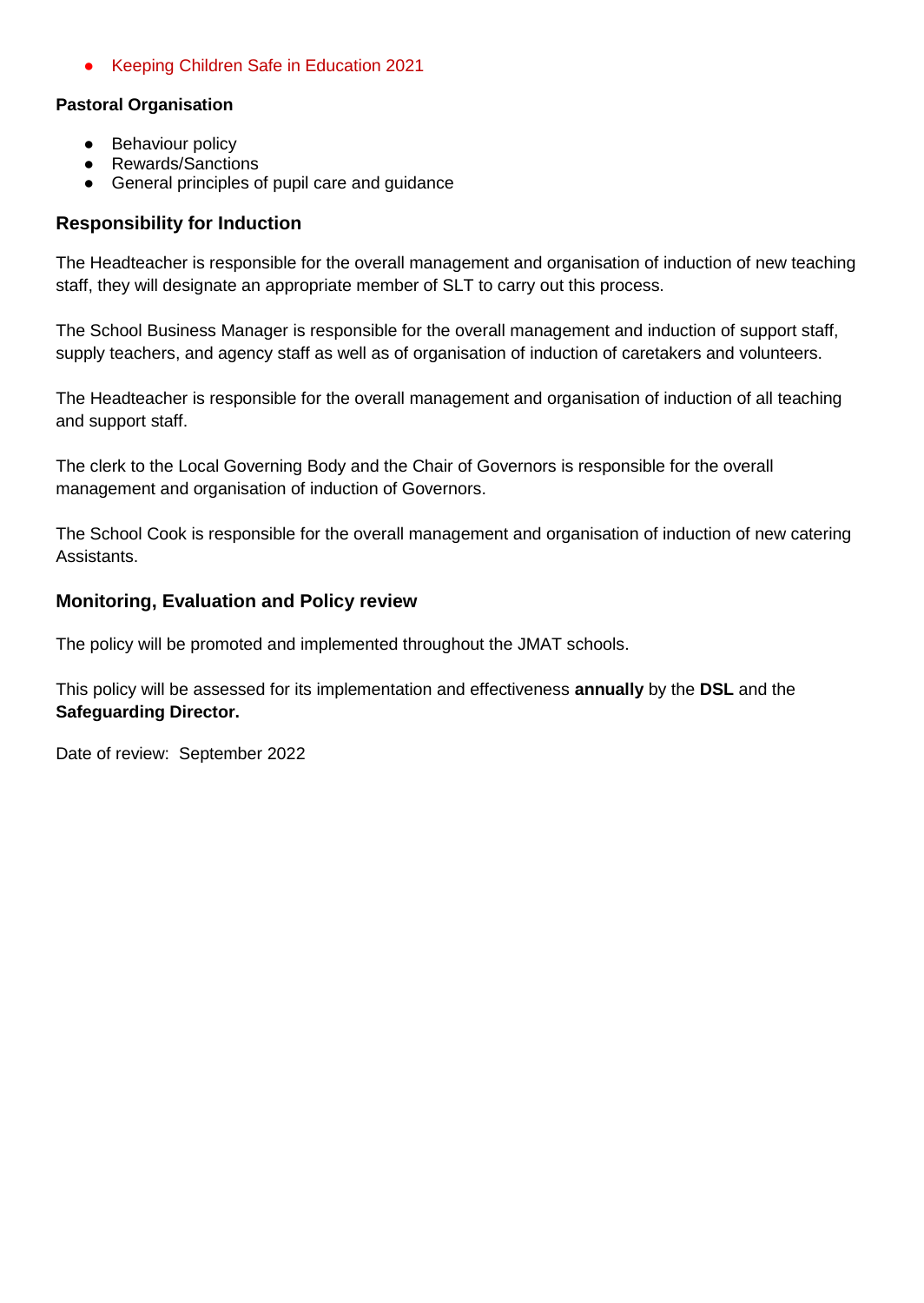## **APPENDIX 1**

#### **Welcome**

We hope you will have a long and prosperous career within our school, and to help you settle in we have devised an induction programme for you to follow. Parts of your induction may be carried out by different members of staff, however some of the content is accessed via the school server. **All** parts of the induction must be signed and dated when you have received and understood the information.

**Your curriculum team is: .........................................................................**

Your Line Manager/Curriculum Team Leader is:

I confirm I have received information regarding Staff Handbook, Staff Code of Conduct, Safeguarding Policy and KCSIE 2018.

Signed ………………………………………………………………………………………… Date ……………………………..

| <b>Induction Subject</b>                                               | <b>Tick and initial on</b><br>completion | <b>Date</b> |
|------------------------------------------------------------------------|------------------------------------------|-------------|
| Emergency and security procedures - signing in and out/ ID badges      |                                          |             |
| Tour of school - site layout/toilets/staffroom and facilities/no       |                                          |             |
| smoking/storage and resource areas/parking                             |                                          |             |
| Staff introductions/who to ask for help                                |                                          |             |
| Structure of day/times of hours worked                                 |                                          |             |
| Structure of school - EYFS/KS1/KS2                                     |                                          |             |
| School dinners/online payment system                                   |                                          |             |
| Who's Who - structure of staff/curriculum teams, etc                   |                                          |             |
| Staff Code of Conduct - Dress code/Social media/Mobile phone/camera    |                                          |             |
| policy                                                                 |                                          |             |
| Safeguarding policy - child protection/Safeguard reporting             |                                          |             |
| system/designated safeguarding lead/KCSIE 2019                         |                                          |             |
| Probationary period/Disciplinary and Grievance Procedure               |                                          |             |
| Absenteeism and lateness/Holidays and sickness/who to contact          |                                          |             |
| Pay details and pension - by whom/when/overtime form                   |                                          |             |
| Trade unions - protection against allegations                          |                                          |             |
| Access to personal data - Data Protection Act (GDPR 2018)              |                                          |             |
| confidentiality and information sharing protocols                      |                                          |             |
| Continuous Professional Development (CPD)                              |                                          |             |
| Health and Safety/PPE/COSHH                                            |                                          |             |
| Accident and Incident Reporting/Near Miss                              |                                          |             |
| Equal Opportunities - Equalities Act 2010                              |                                          |             |
| Confidential Reporting Code (whistleblowing) - dealing with harassment |                                          |             |
| Behaviour Policy - school behaviour and rewards system                 |                                          |             |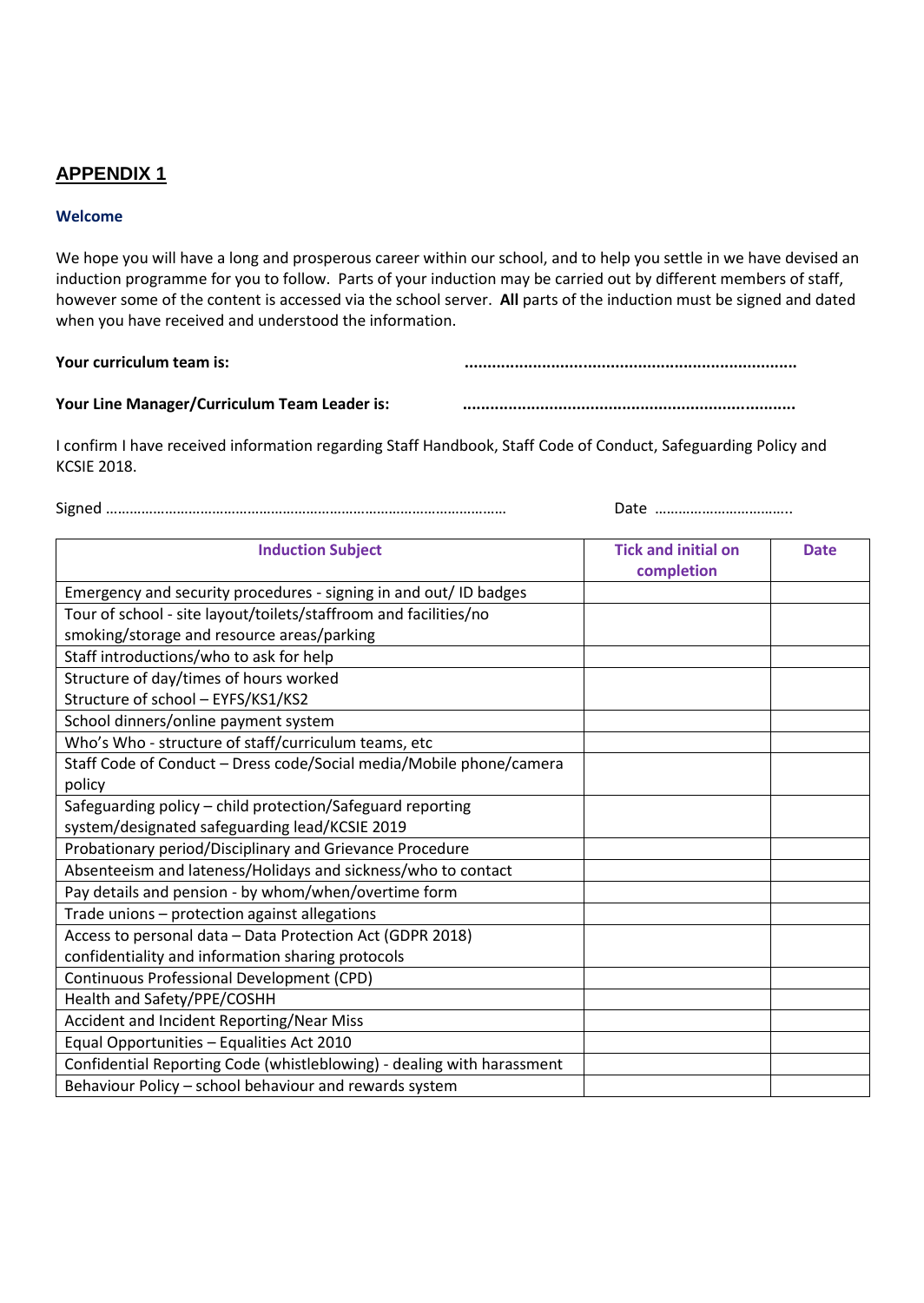## **APPENDIX 2**

### **INDUCTION GUIDANCE NOTES**

#### **Emergency and security procedures– signing in, etc.**

All staff must sign in and out on the appropriate system. ID badges will be issued and MUST be worn at all times.

In case of fire one long continuous bell will ring throughout school. You should follow the procedures of the area you are working and support the class teacher in evacuating the children from the nearest fire exit. The class teacher will lead the evacuation procedures, and you must ensure that you familiarise yourself with fire exits, equipment, etc. in the area you are working. You will be shown fire exits in communal areas during your tour of the building.

#### **Tour of school/Site layout**

This will be carried out by a member staff who will point out fire exits, fire extinguishers, resources areas, toilets, staff facilities and the general layout of the building both inside and out.

#### **Parking**

As well as street parking around school, a secure staff car park is located at **insert school name**. It is important that during the school day the car park gates are closed, and the gate from the car park to school is also closed. If you are going on a school trip and leaving your car, please leave car keys in the office in case of emergency.

#### **Staffroom/Storage areas**

It is an individual's responsibility when using all communal/resource areas to keep these areas clear and clean, moving away all equipment and leaving the area ready for next use. Any unused or unwanted resources/equipment should be returned to the correct storage area. Staff who use staffroom facilities are responsible for clearing up after themselves.

#### **Staff Introductions**

A member of staff will introduce you to each member of staff – this will include teaching, support, office, kitchen and site staff.

#### Where to go/Who to ask for help:

This depends on what you need. Any queries related to children/educational needs, etc should be directed to the class teacher. General enquiries regarding wages, etc should be directed to the office. There are a number of teaching staff in school who can deal with queries about teaching and learning, any training queries can be directed to your line manager.

#### **Structure of day/hours worked**

The school day starts at 8.55 (children are collected from the junior playground at 8.50 am) and finishes at 3 pm for Foundation 2/Years 1 and 2, and 3.10 pm for Years 3/4/5/6. Foundation 1's hours are 8.45am – 11.45am and  $12.15$ pm – 3.15pm.

All support staff are expected to be in the classrooms in good time to prepare for the day and be ready to greet the children as they enter the classroom. Morning break for KS1 and KS2 begins at approximately 10.35 am for 20 minutes, EYFS have their own break arrangements.

Lunch times are staggered throughout the key stages as follows:

 $F2 - 11.35$  am  $KS1 - 12$  noon  $KS2 - 12.10$  pm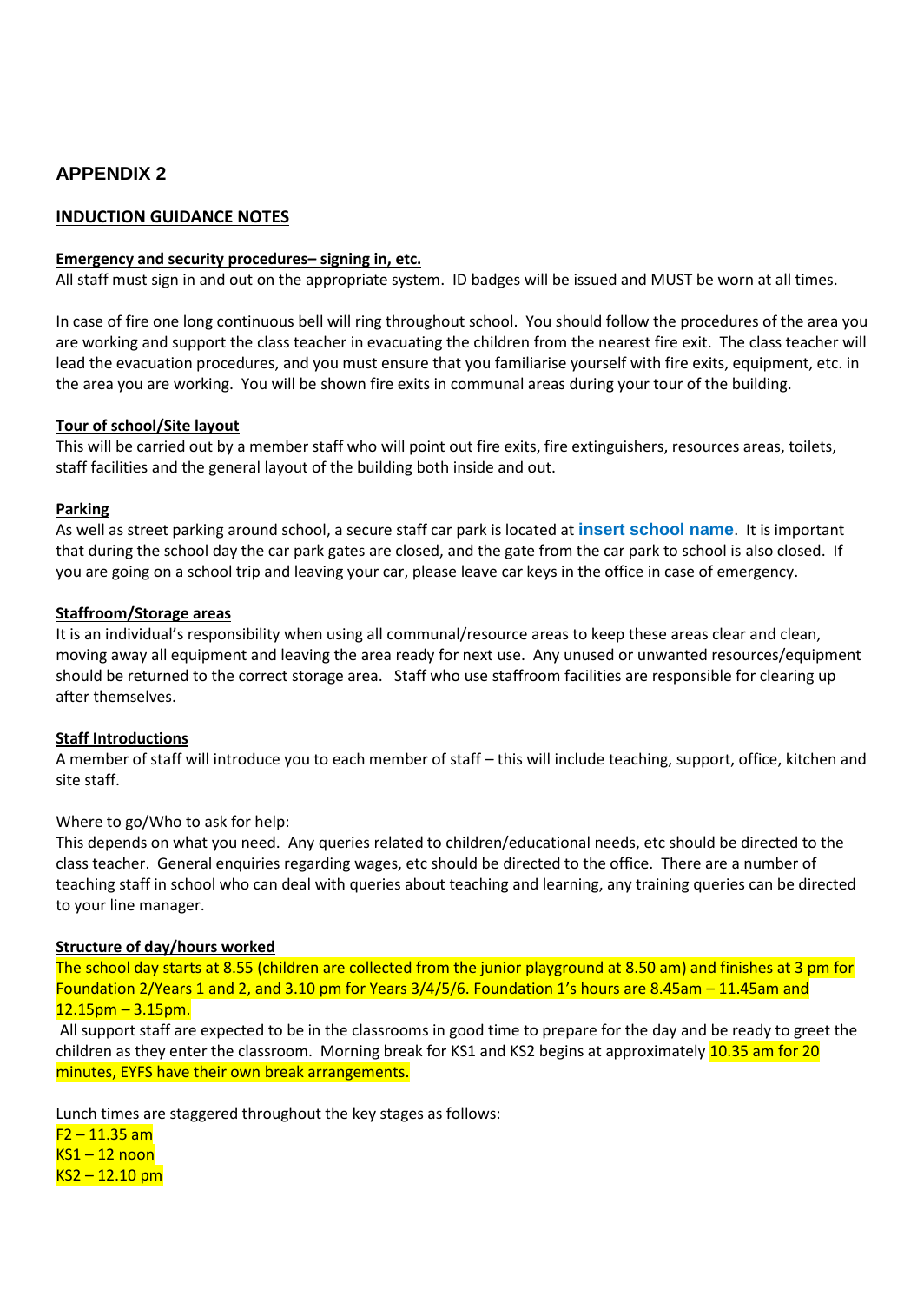Staff meetings are on Wednesday and all staff can attend the first 5/10 minutes for general issues (dates, etc). You will also be expected to attend a number of curriculum team staff meetings after school, at least one every term, and also attend training days/sessions as requested. TAs are required to work two inset days per school year, however you may be asked to attend training on other inset days, these will be paid as extra hours worked. See Staff Handbook for further details.

#### **Food/drink facilities/school dinners/staffroom**

You are able to order a school dinner on a daily basis, this consists of two courses, main and a pudding. There are two choices of hot dinner served with vegetables or salad, or you may order jacket potatoes or a sandwich. All food should be ordered by 9.30 am from the office, and should be paid for at the time of ordering.

There are also facilities provided in the staffroom to cater for yourself (fridge and microwave). Basic tea and coffee is provided for in the staffroom.

#### **Structure of school**

 $EYFS - F1/F2$ KS1 – Y1/Y2 KS2 – Y1/Y2/Y3/Y4

#### **Who's who**

Explain structure of staff from Headteacher, Deputy Head , Assistant Head, SLT, also class teachers and TAs, office staff, kitchen staff and site staff. Explain curriculum teams – Science/maths, Literacy/Arts, Inclusion/SEN - and function, DEP, curriculum areas, etc.

#### **Staff Code of Conduct**

#### **Dress code/off-site visits:**

Dress code is smart casual, but no jeans allowed at all (even black ones, they are still jeans!!). Jeans can be worn on off-site visits, when dress code should suit the environment or weather conditions. No short skirts or low cut tops for practical purposes of working in school. Footwear should be business-like with consideration for safety issues at all time.

#### **Mobile phone and camera policy:**

- Staff must have their phones on 'silent' or switched off during class time.
- Staff may not make or receive calls during teaching time. If there are extreme circumstances (eg. acutely sick relative) the member of staff will have made the Head of School/Headteacher aware of this and can have their phone in case of having to receive an emergency call.
- Use of phones must be limited to non-contact time when no children are present.
- Phones must be kept out of sight (e.g. drawer, handbag, pocket) when staff are with children.
- Calls/ texts must be made/ received in private during non-contact time.
- Phones will never be used to take photographs of children or to store their personal data.

Personal cameras - must not be used in school at all, all classes have a school camera and iPads which can be used to take photos. There are a number of children in school whose parents have refused permission for photos to be taken, so this must be considered prior to using the camera.

#### **Social media i.e. Facebook/Twitter:**

It is recommended that school staff do not add children or parents of children who attend this school as friends. It is also recommended that circumspection is needed when posting personal information about school on any social media, as this had led to disciplinary proceedings in other authorities. **See Social Media Policy for further information.**

#### **Child Protection/Safeguarding**

All child protection issues should be reported using the Safeguard System and to the Designated Safeguarding Lead. If a child discloses something to you, you must record it factually and accurately on the online safeguarding system, and then report it immediately. For further information, see Staff Handbook.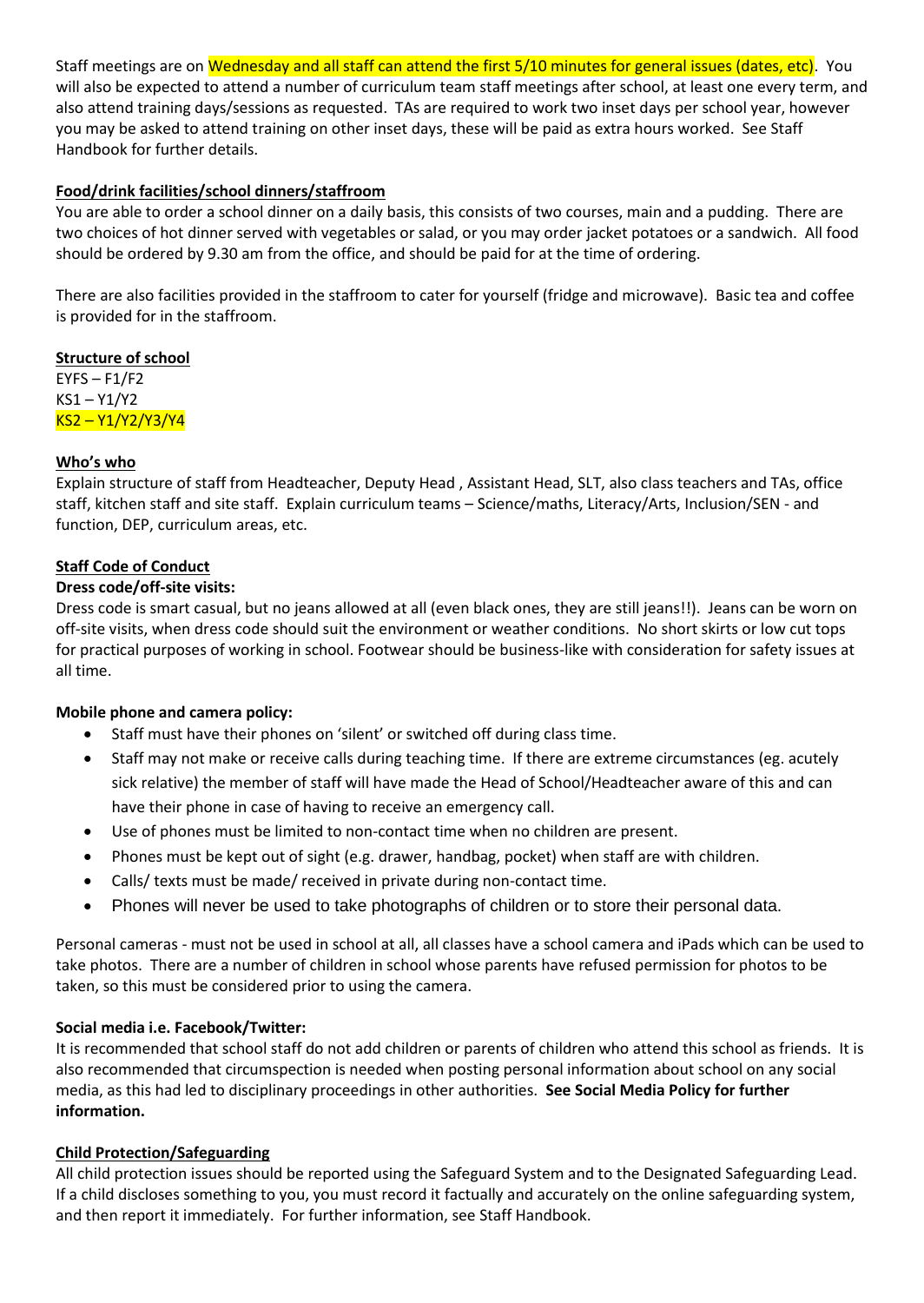#### **Probationary Period, Disciplinary and Grievance Procedures**

The probationary period is six months. Your line manager will carry out three formal probationary reviews as follows:

First Review - six weeks Second Review - three months Final Review - six months

See Staff Handbook for full information on disciplinary and grievance procedures.

#### **Absenteeism and lateness**

If you are going to be late for school, or ill, you must contact your line manager as soon as possible. It is also recommended that you contact the office directly also. Often TAs also contact the teacher they work with to let them know, however, you must still let the office know you will be absent or late.

#### **Holiday and sickness**

TAs are expected to take their holidays at the same time as pupils. These approximate times are as follows, dates will vary:

6 weeks in summer 1 week October Half term 2 weeks Christmas 1 week February half term 2 weeks Easter 1 week Springbank half term

You require a medical certificate if you are ill for more than 7 consecutive days. Further information regarding holidays and sickness can be found in Staff Handbook.

#### **Pay details/Pension/Trade unions**

Pay details – monthly paid on 26<sup>th</sup> of every month. TAs are paid for 45/46 weeks a year, which is split down into 12 monthly payments. Any extra hours are claimed on an overtime form obtained from the office, and must be signed by Headteacher.

Pension – all staff are automatically included in the pension scheme, unless you choose to opt out. A percentage of your salary for your pension is deducted at source, the amount will appear on your wage slip.

Trade union - there are a number of union options for support staff, including Unison, GMB, etc. When joining a union, they ensure you have legal representation if necessary (in case of allegations against you). Your union subs will be deducted at source and are a small percentage of your salary.

#### **Access to personal data**

Under General Data Protection Regulations 2018 all personal details are held confidentially and securely in the office, also using encrypted programmes for electronic storage. Your personal details are not shared with anyone without your prior consent. Confidentiality protocols must be observed at all times. Information about pupils must not be shared with anyone outside of school, including parents. Any queries or requests for information must be referred to either the class teacher or the office staff.

#### **Continuous Professional Development**

All support staff will have a performance review/appraisal throughout the year, this will be carried out by the line manager (curriculum team leader). School is committed to CPD opportunities, and training takes the form of both internal and external courses when appropriate. Any promotion opportunities/staff vacancies are open for all staff to apply, equal consideration is given to all applicants.

**Health and Safety/Personal Protective Equipment (PPE)/Control Of Substances Hazardous to Health (COSHH)** Full policy can be found on the server, written to comply fully with Health and Safety at Work Act 1974. Any health and safety concerns (i.e. faulty lights, etc.) should be reported to site manager or office staff. It is everyone's